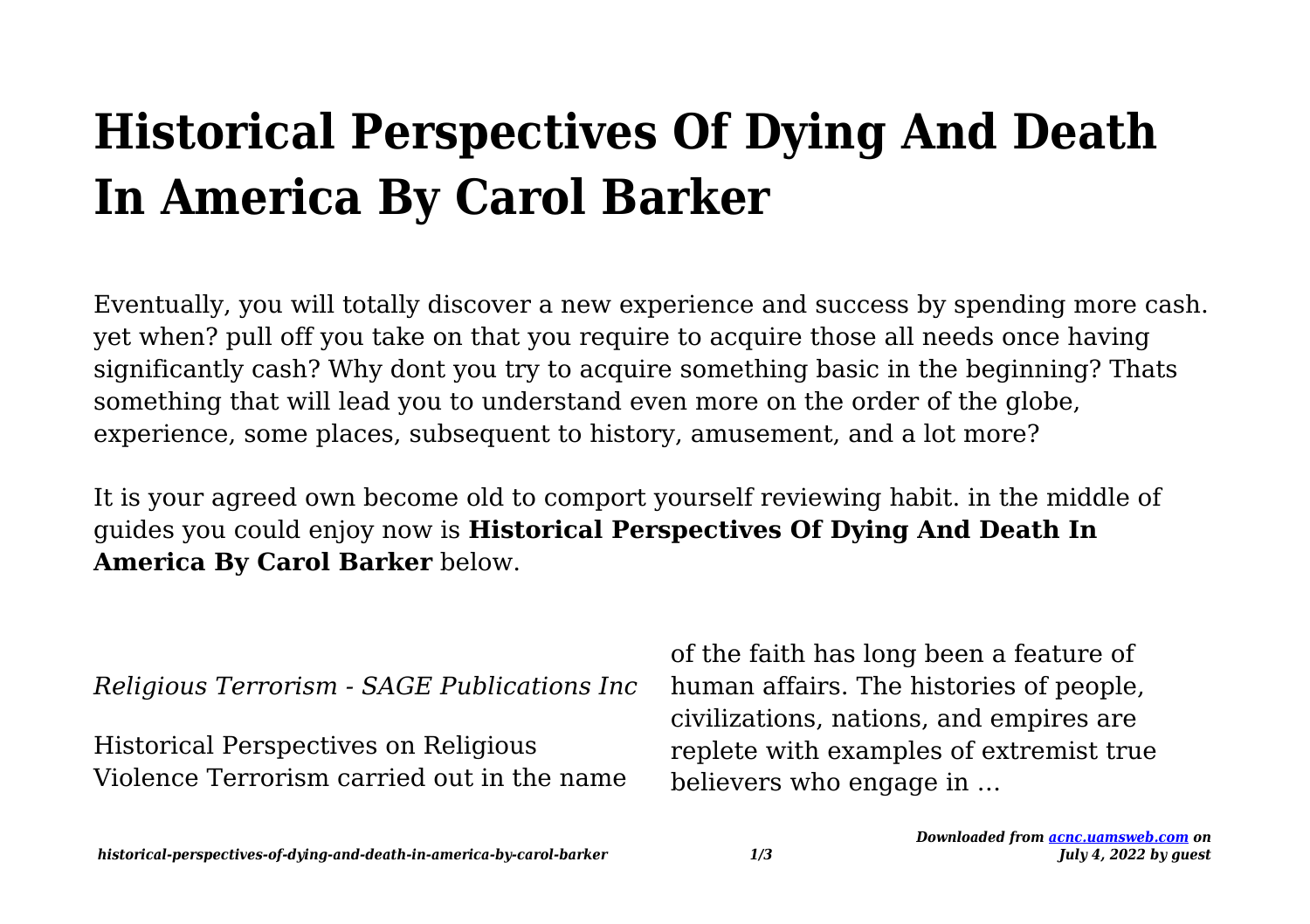#### **Budget of the u.s. government**

1. THE BUDGET MESSAGE OF THE PRESIDENT. T. o The. C. ongress of The. U. niTed. s. TaTes: Where we choose to invest speaks to what we value as a Nation. This year's Budget, the first of my ...

### **Family Life Education Content Areas: Content and Practice …**

from both contemporary and historical perspectives • Describe factors that influence the relationship between work, personal, and family life • Articulate social and cultural influences affecting various aspects of family life (e.g., dating, courtship, partner/marital choice and relationships, family composition, divorce, and dying/death).

*Historical Perspectives on Attitudes concerning Death and …*

again began to change. The death of others began again to overshadow the individual's perception of her or his own death. Death was romanticized, depicted as a human companion in art and literature. Dying and life after death were believed to be beautiful, peaceful experiences.

## *sad news sorry business - Queensland Health*

Torres Strait Islander Australians' perspectives on healthcare, wellbeing, death and dying. A common contrast in perspective is the meaning of a hospital admission. • For non-Indigenous people the hospital is a place to heal, to fix health problems, and to rehabilitate. • For Aboriginal and Torres Strait Islander people,

#### *B. A. (HONS) APPLIED PSYCHOLOGY -*